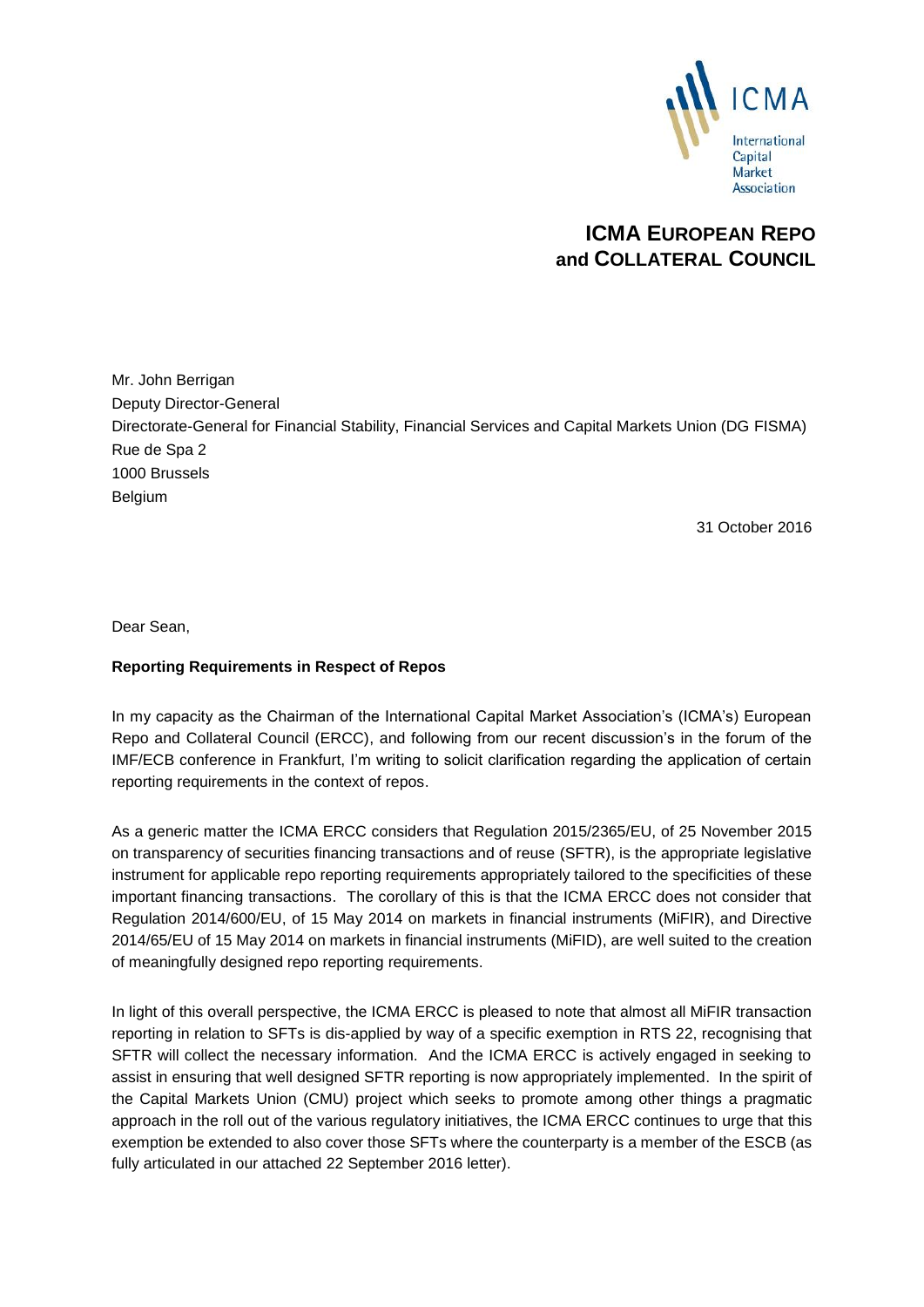Also in the spirit of the CMU project, the ICMA ERCC has identified that there is an urgent need to understand the relevance of MiFID best-execution reporting requirements, as specified in RTS 27 and RTS 28, in relation to repo transactions. This matter is urgent because, with MiFID best execution reporting requirements due to be implemented from January 2018, the time available to develop necessary reporting applications is limited. Yet it is not apparent to ICMA ERCC members why such best execution reporting obligations should apply to repo transactions, nor how any information reported on repo best execution could prove to be meaningful in case such best execution reporting obligations were to be applied.

RTS 27 specifies detailed reporting requirements for trading venues (regulated markets, multilateral trading facilities, and organised trading facilities), systematic internalisers (SIs), market makers, and other liquidity providers<sup>1</sup>, to make publicly available, at no charge, data relating to the quality of execution of transactions on that venue (or with that liquidity provider). Details to be made available include price data (intraday and daily), costs related to execution, likelihood of execution, as well as additional information related to the type of venue. With respect to intraday price information, there is an exemption for money market instruments where the transaction value is  $> \epsilon$ 10 million. Best execution data are required to be published quarterly, no later than three months after the end of each quarter, using specified reporting templates, and should be made publicly available in machinereadable form.

RTS 28 specifies reporting requirements for investment firms executing client orders related to the details and quality of execution for each class of financial instrument on their top five execution venues (including SIs, market makers, and other liquidity providers) in terms of trading volumes. Data includes the identity of the trading venues, volume and number of transactions (disaggregated by types of order), as well as a summary of analysis and conclusions drawn by the investment firm from their "detailed monitoring of the quality of execution obtained on all client orders". Investment firms are required to report information on an annual basis, again using specified templates. Data related to SFT client orders are required to be reported separately from client order flow in non-SFTs.

The sense of such best execution reporting obligations is clear when considering transactions in fungible instruments such as equities or bonds, where the price of the applicable securities trade relates directly to the fundamental market value of that security. The nature of repo transactions is that they comprise the sale and repurchase of securities and it might then be considered that the same logic regarding transaction pricing applies.

The ICMA ERCC wishes however to highlight that this is simply not the case. When entering into a repo the seller is providing security for a short-term loan from the buyer, which is repaid when the closing leg of the repo is executed and (equivalent) securities are repurchased. As the lender is taking credit exposure, albeit on a secured basis, each transaction is subject to a range of pricing considerations, starting with the credit standing of the borrower and including, but not restricted to, the cost of capital (re balance sheet utilisation) the term of the loan, any call or other special features, the nature of the allowable collateral and any applicable margin or haircut. Hence the pricing varies from one transaction, with different pricing for different clients, and as such data is not comparable from one transaction to the next.

<sup>-</sup><sup>1</sup> Other liquidity providers should include firms that hold themselves out as being willing to deal on own account, and which provide liquidity as part of their normal business activity, whether or not they have formal agreements in place or commit to providing liquidity on a continuous basis.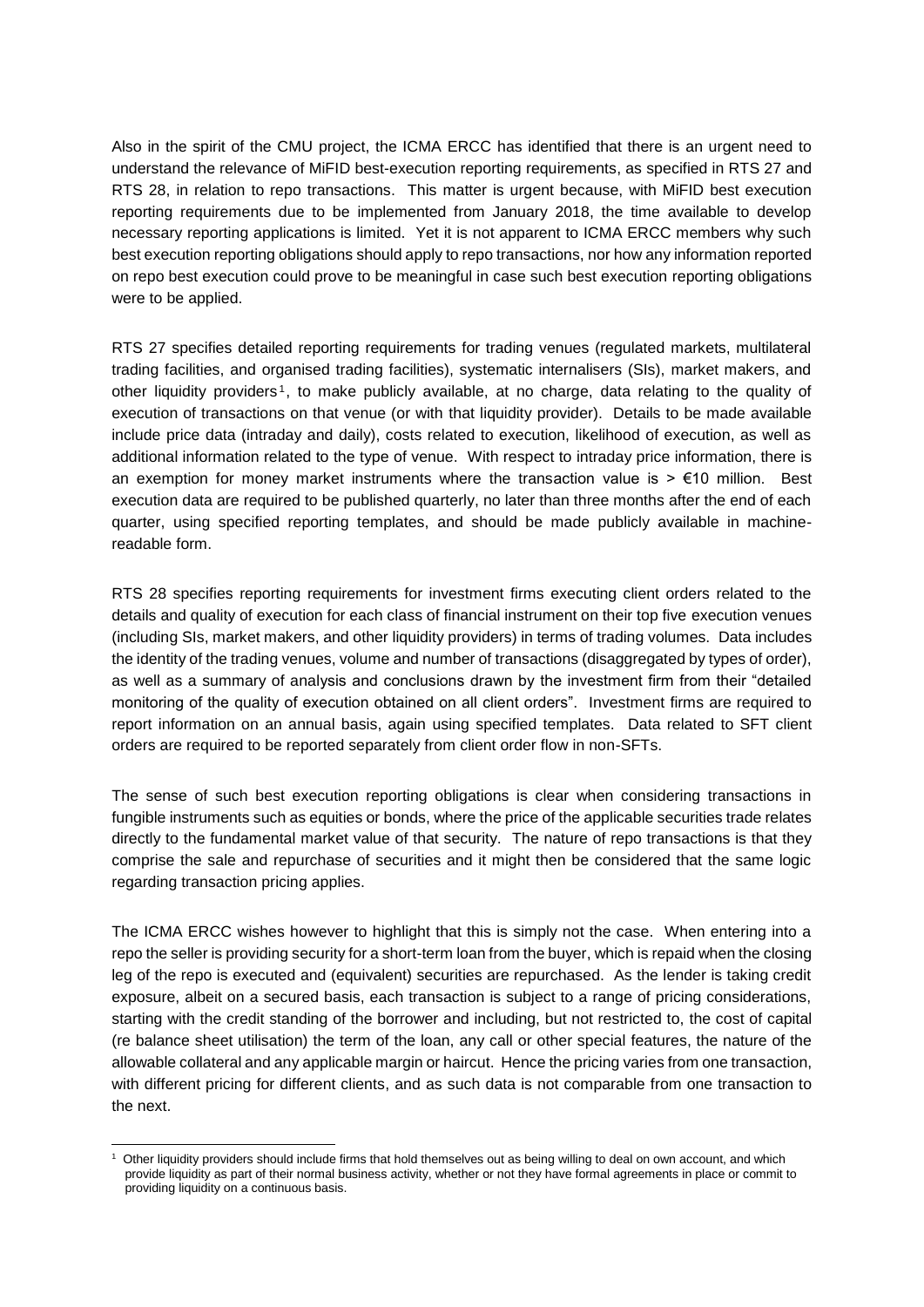Considering this very different fact pattern the ICMA ERCC believes that the sensible conclusion should be that best execution reporting obligations should not apply to repos, since repos are not themselves financial instruments but rather transactions based on underlying financial instruments. The ICMA ERCC understands that broadly similar best execution reporting obligations under US rules are not applied to repo transactions and notes that if repos were effected using a securities pledge against a cash loan<sup>2</sup> there would be no application of these requirements.

In case it is determined that there are to be repo best execution reporting requirements, it will be necessary to clarify details regarding how the requirement is going to be applied. It seems to the ICMA ERCC that the only way in which this might reasonably be done is to take the view that the best execution reporting obligation should require reporting of the price applied to the underlying collateral in the on-leg of the repo. The reporting could then be managed in a process which would be broadly similar to that for cash securities transactions. Nevertheless, consideration of this becomes even significantly more complex when considering that a repo is often executed against a defined basket of permissible securities, with the specific securities allocated being subject to multiple substitutions during the term of the repo, such that the pricing of the collateral depends upon the nature of the defined basket rather than being related to the price of a specific security (as in the case of a cash market transaction). Overall, the ICMA ERCC considers that any such best execution reporting would not be particularly meaningful nor comparable, since in addition to these complexities the collateral pricing is only one element in the overall transaction pricing (as previously elaborated); and in any transaction with a haircut the price of the transaction will be off market by the value of the haircut.

We would be happy to discuss these matters further and look forward to hearing from you at you earliest convenience.

Yours sincerely,

-

**Godfried De Vidts**  Chairman ICMA European Repo and Collateral Council

*Copy: Mr. Niall Bohan, Head, Unit C1, Capital markets Union, Directorate C, Financial Markets, DG Financial Stability, Financial Services and Capital Markets Union, European Commission Ms. Maria Teresa Fabregas Fernandez, Head, Unit C2, Financial Markets Infrastructure, Directorate C, Financial Markets, DG Financial Stability, Financial Services and Capital Markets Union, European Commission*

*Ms. Verena Ross, Executive Director, European Securities and Markets Authority Mr. Fabrizio Planta, Head of Post-Trading Unit, Markets Department, European Securities and Markets Authority*

<sup>2</sup> Repos in the European repo market are typically structured as outright sales and repurchases of securities, using the EU concept of "title transfer financial collateral arrangements", as set out in Directive 2002/47/EC, of 6 June 2002, on financial collateral arrangements, since this provides for a more robust legal underpinning than a pledge based structure depending on the same Directive's concept of "security financial collateral arrangements".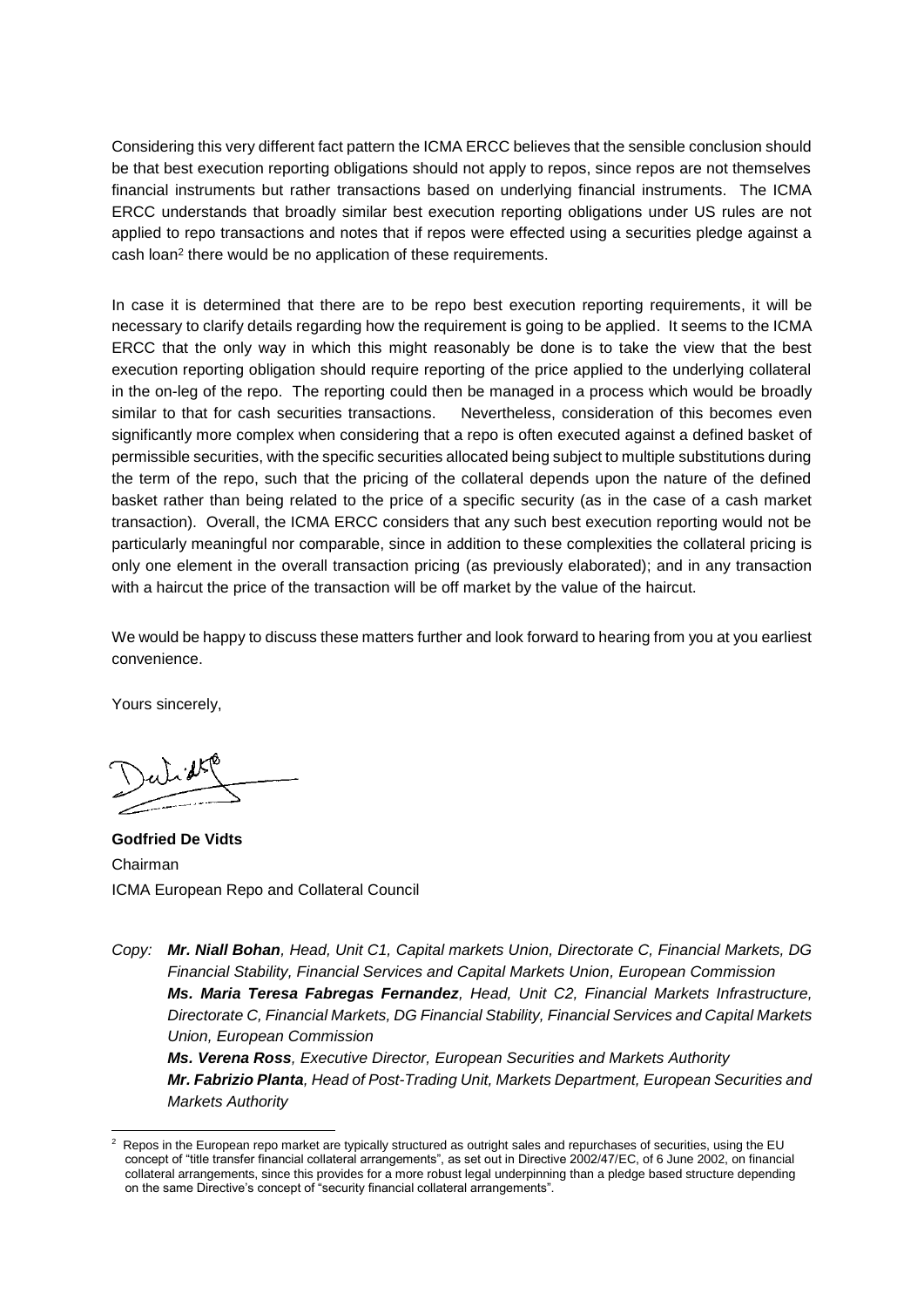# **Appendix:**

# **ICMA ERCC Background**

Since the early 1990's, the [International Capital Market Association](http://www.icmagroup.org/) (ICMA) has played a significant role in promoting the interests and activities of the international repo market, and of the product itself.

The European Repo Council (ERC) was established by the ICMA in December 1999, to represent the cross-border repo market in Europe and has become the industry representative body that has fashioned consensus solutions to the emerging, practical issues in a rapidly evolving marketplace, consolidating and codifying best market practice.

Consistent with the fact that it is repo desks which can increasingly be equally considered to be collateral desks, it has been the ICMA ERC which has served to guide the ICMA's work on collateral, providing support to its broader efforts and driving many of the ICMA's specific collateral related initiatives. Thus, just as repo and collateral are intimately related in the market, so the ICMA ERC and the ICMA's work on collateral are also intimately related. In recognition of these intimate relationships, with effect from 4 December 2015, the ICMA ERC has been renamed as the ICMA ERCC, the "[European Repo and Collateral Council](http://www.icmagroup.org/About-ICMA/icma-councils-and-committees/European-Repo-Council/)".

The ICMA ERCC also plays a significant role in nurturing the development of the repo market and supporting its wider use in Europe, particularly among banks, by providing education and market information. The ICM[A bi-annual survey of the European repo market](http://www.icmagroup.org/Regulatory-Policy-and-Market-Practice/short-term-markets/Repo-Markets/repo/) has become established over more than a decade as the only authoritative indicator of market size and structure and the dominant trends.

ICMA is an active force in the standardisation of repo documentation. The [Global Master](http://www.icmagroup.org/Regulatory-Policy-and-Market-Practice/short-term-markets/Repo-Markets/global-master-repurchase-agreement-gmra/)  [Repurchase Agreement](http://www.icmagroup.org/Regulatory-Policy-and-Market-Practice/short-term-markets/Repo-Markets/global-master-repurchase-agreement-gmra/) (GMRA) is the most predominantly used standard master agreement for repo transactions in the cross border repo market.

[Membership of the ERCC](http://www.icmagroup.org/About-ICMA/icma-councils-and-committees/European-Repo-Council/ERC-Members/) is open to ICMA members who transact repo and associated collateral business in Europe. The ICMA ERCC currently has over 90 members, comprising the vast majority of firms actively involved in this market.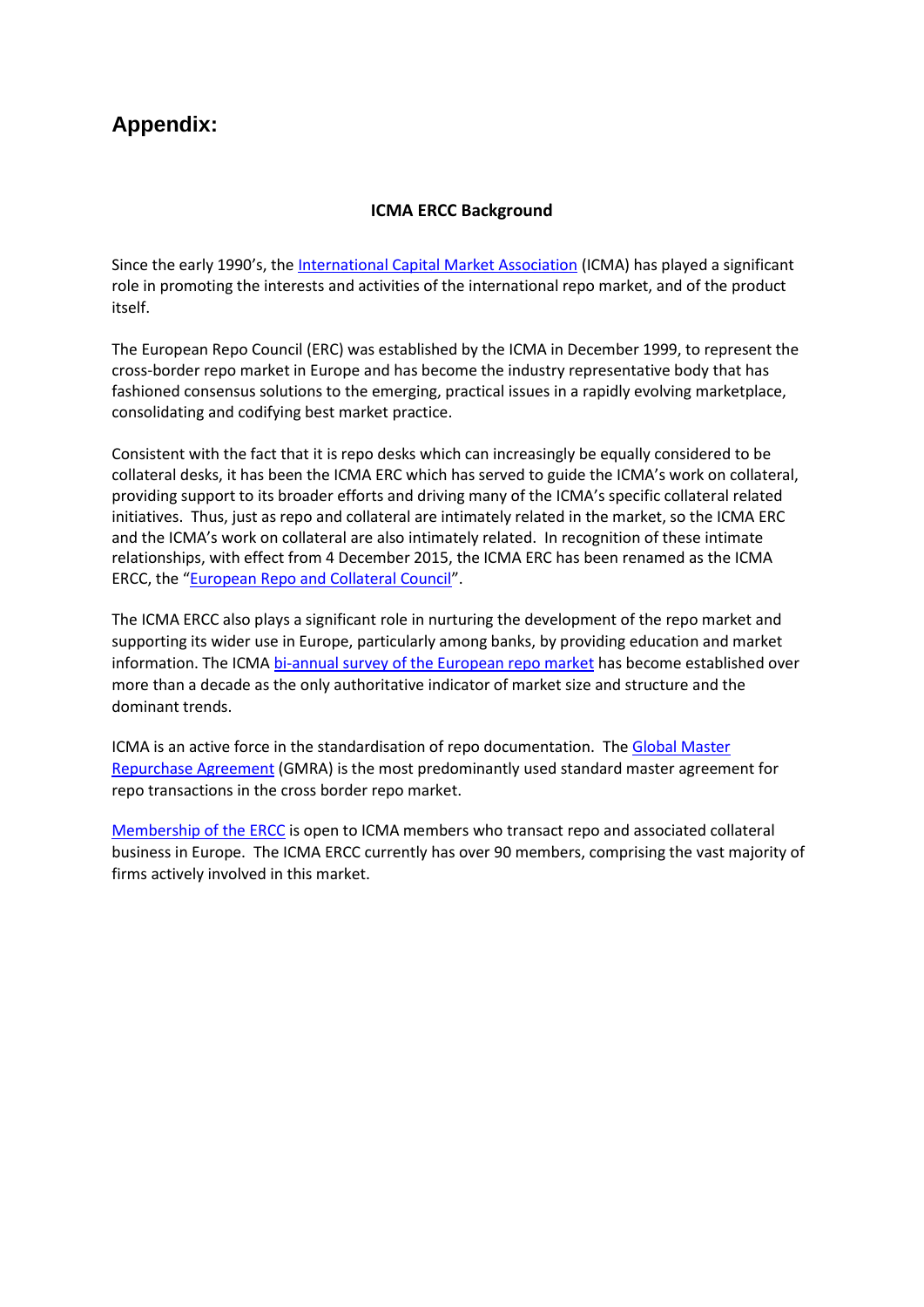

# **ICMA EUROPEAN REPO and COLLATERAL COUNCIL**

Mr. Markus Ferber European Parliament Rue Wiertz Altiero Spinelli 15E242 1047 Brussels

22 September 2016

Dear Mr Ferber,

## **Inconsistency in MiFIR and SFTR reporting regimes**

I would like to draw your attention to a specific point in the MiFIR Regulatory Technical Standards (RTS) related to regulatory reporting requirements for securities financing transactions (SFTs) which in our view creates an unnecessary burden on reporting firms. Although late in the legislative process, we hope that the ongoing scrutiny by the European Parliament and the EU Council in relation to the relevant RTS 22 offers an opportunity to address this unfortunate inconsistency.

As you will be aware, the EU SFT Regulation (SFTR) will introduce a comprehensive reporting regime specifically for SFTs. However, the SFTR explicitly exempts a small subset of SFTs executed with ESCB members from the reporting obligation, presumably because the relevant information is already available to central banks and given that these transactions mainly involve banks borrowing on a secured basis money from central banks, the details of which are very commercially sensitive, subject to the applicable central bank collateral requirements. Unfortunately, reporting requirements under MiFIR are now set to undermine this exemption by including this subset of SFTs under the MiFIR reporting obligations, which will likely differ significantly from SFTR requirements.

While we fully support the aim of regulators to bring more transparency to SFT markets, and have ourselves contributed to this exercise through our bi-annual Repo Market Survey and various initiatives by the ERCC Operations Group, we do not think that including certain SFTs under MiFIR transaction reporting is appropriate. This will create an undue burden for firms without any obvious benefits from a supervisory perspective. Firms will have to single out these transactions from other SFTs and report them under the MiFIR regime which has not been designed to cover SFTs.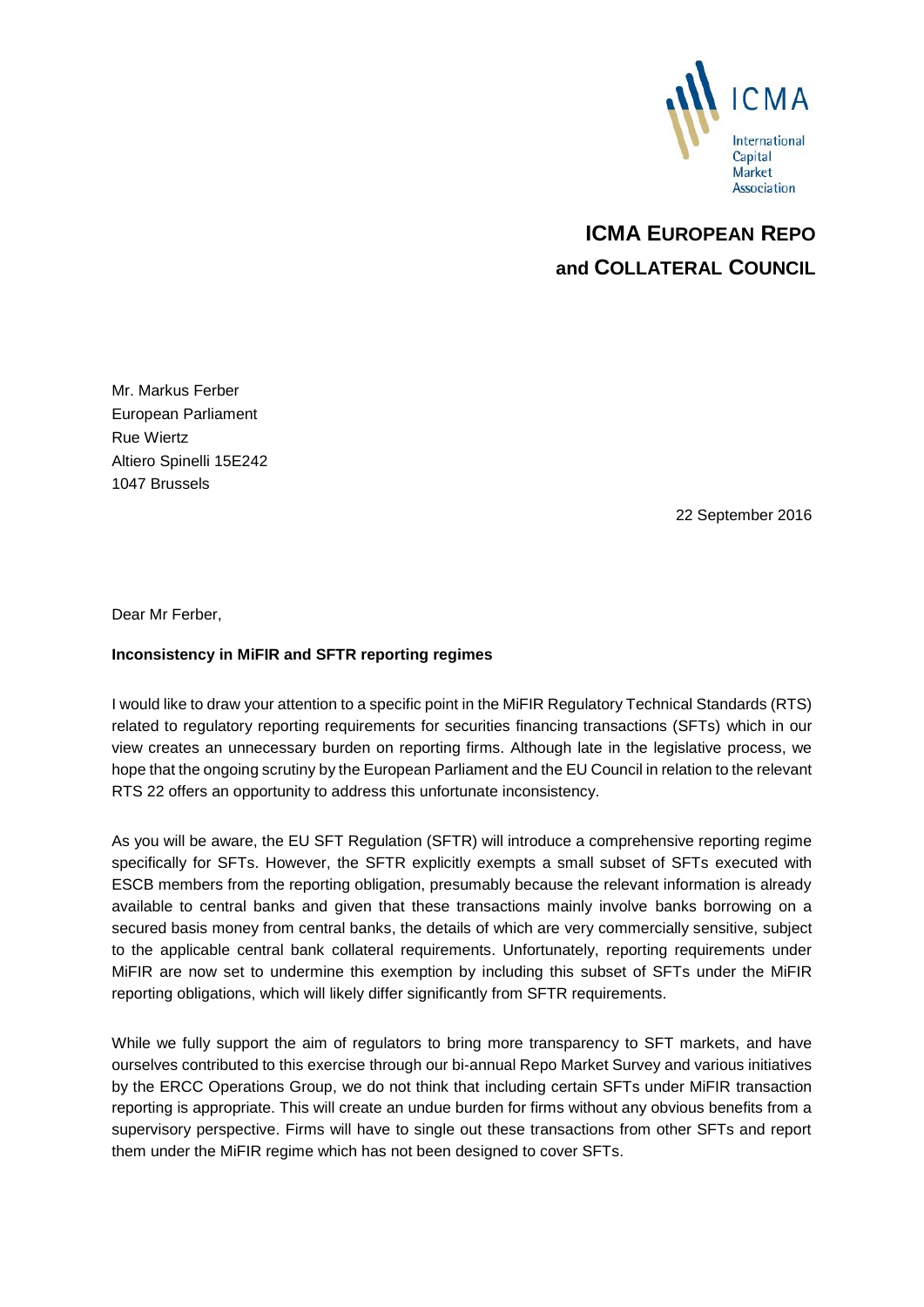In the spirit of the Capital Markets Union project which seeks to promote among other things a pragmatic approach in the roll out of the various regulatory initiatives, we would urge you to raise this issue on behalf of the European Parliament to the other authorities involved in the legislative process, in particular the European Commission and ESMA, so that a satisfactory solution can be found which avoids unnecessary costs for firms while maintaining full transparency on the relevant aspects of SFT markets.

Appended you will find a more detailed explanation of the issue, including a drafting suggestion to address the problem. The ICMA ERCC remains at your disposal should you have any further questions and would be happy to discuss this further with you at your earliest convenience.

Yours sincerely,

**Godfried De Vidts**  Chairman ICMA European Repo and Collateral Council

*European Commission*

*Copy: Mr. John Berrigan, Deputy Director-General, DG Financial Stability, Financial Services and Capital Markets Union, European Commission Mr. Niall Bohan, Head, Unit C1, Capital markets Union, Directorate C, Financial Markets, DG Financial Stability, Financial Services and Capital Markets Union, European Commission Ms. Maria Teresa Fabregas Fernandez, Head, Unit C2, Financial Markets Infrastructure, Directorate C, Financial Markets, DG Financial Stability, Financial Services and Capital Markets Union, European Commission Ms. Jennifer Robertson, Deputy Head, Unit C2, Financial Markets Infrastructure, Directorate C, Financial Markets, DG Financial Stability, Financial Services and Capital Markets Union,*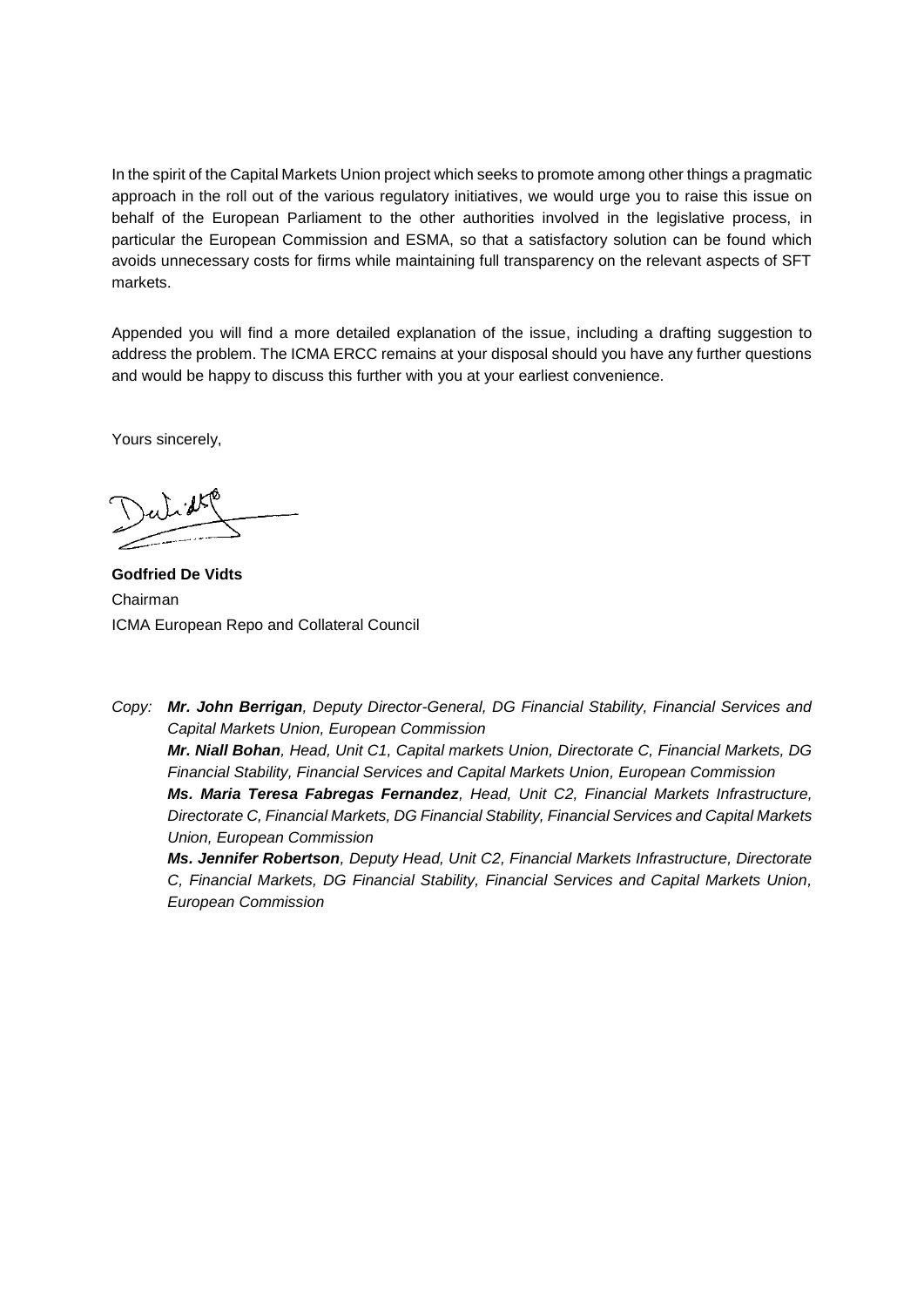# **Appendix**

# **Regulatory reporting of SFTs: SFTR v MiFIR**

# **1. Summary of the issue:**

- Article 26 MiFIR requires investment firms which execute transactions in financial instruments (admitted to trading on a trading venue) to report details of these transactions to competent authorities. In principle, this would include securities financing transactions (SFTs), although these will also have to be separately reported under SFTR.
- Following discussions on the applicability of the MiFIR reporting regime to SFTs, and the potential duplication with SFTR, ESMA's draft technical standards under MiFIR published on 28 September 2015 explicitly exempted SFTs from MiFIR reporting if they are (or will be) subject to SFTR reporting requirements.
- This left a remaining question in relation to the treatment of SFTs that will not be reported under SFTR because they have been granted an explicit exemption from SFTR reporting. More specifically, this refers to SFTs concluded with ESCB members as counterparty, which are exempt from SFTR reporting requirements according to article 2 SFTR.
- The Commission clarified this point in the final regulatory technical standards on the reporting of transactions to competent authorities adopted on 28 July 2016, which now explicitly include SFTs concluded with ESCB members in the MiFIR transaction reporting regime. While ESCB members as counterparties are themselves not subject to reporting requirements under MiFIR, an investment firm that enters into an SFT with an ESCB member would therefore have to report this trade under MiFIR.

# **2. ICMA position:**

While we acknowledge and welcome the explicit exemption from MiFIR reporting requirements of all transactions that will be reported under SFTR, we strongly disagree with the proposal to require firms to report SFTs with ESCB members under MiFIR, for the following reasons:

- **SFTR provides the only appropriate framework to transaction report SFTs.** ESMA is currently undertaking detailed technical work to specify the SFTR reporting framework. Given the very specific nature of (each type of) SFTs, the resulting SFTR reporting framework is likely to differ significantly from MiFIR reporting requirements. This refers to the relevant reporting fields, but also extends to the underlying reporting logic, in particular in relation to collateral. It is clearly disproportionate and inappropriate to require firms to implement a very different reporting regime for a small subset of SFTs which is not consistent with the nature of the transactions and is thus highly likely to lead to technical problems.
- **The exemption for transactions with ESCB members under SFTR was a conscious political decision by the co-legislators**, presumably reflecting the fact that the details of these trades are known to central banks and can thus, if needed, be easily made available to all relevant national authorities. From a risk perspective, these transactions moreover do not seem significant given that they normally will involve banks borrowing money from central banks, the details of which are very commercially sensitive, upon provision of collateral in accordance with applicable central bank requirements. Including these transactions under the MiFIR reporting regime clearly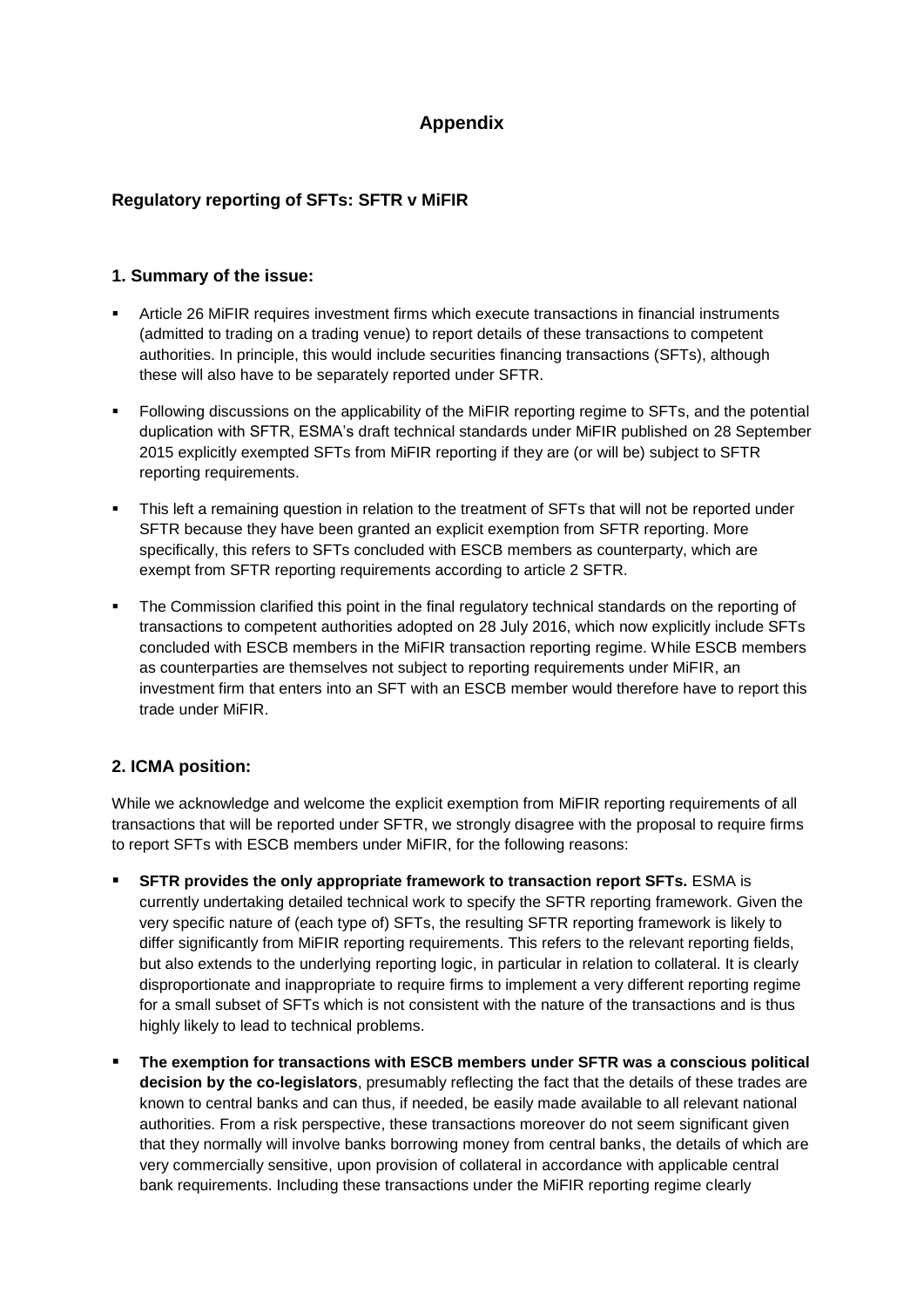contradicts the political decision taken by co-legislators. The aim is thus not to prevent regulators from obtaining relevant information about certain SFTs, but rather to avoid unnecessary administrative burden for firms, a problem which the Commission is highlighting as one of the key themes emerging from the recent CMU Call for Evidence.

# **3. Suggested solution:**

In order to address this issue, ICMA would recommend **deleting the explicit inclusion of SFTs concluded with ESCB members** in the penultimate sentence of article 2(5) of the final RTS 22, thus extending the exemption in that article to all SFTs as defined under SFTR.

## *Article 2* **Meaning of transaction**

5. A transaction for the purposes of Article 26 of Regulation (EU) No 600/2014 shall not include the following:

(a) securities financing transactions as defined in Article 3(11) of Regulation (EU) 2015/2365 of the European Parliament and of the Council;

(b) (…)

**The exclusion provided for in point (a) of the first subparagraph shall not apply to the securities financing transactions to which a member of the European System of Central Banks is a counterparty.**